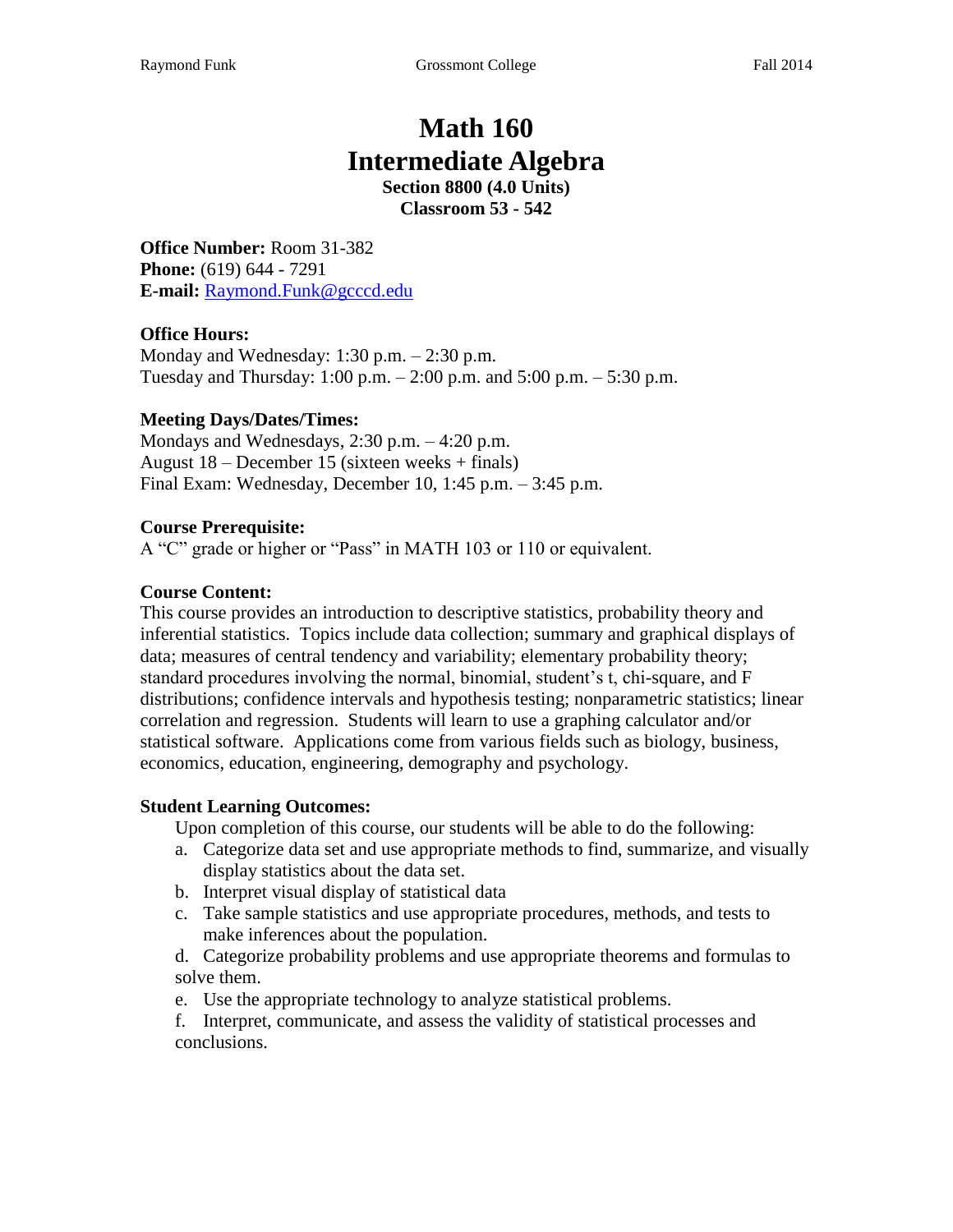#### **Required Materials:**

Text: *Essentials of Statistics*, 5<sup>th</sup> edition, Mario F. Triola Or use an e-book available at [www.mymathlab.com](http://www.mymathlab.com/) funk20247 Calculator: TI-84 StatCrunch: web-based statistical tool Paper, pens, pencils, graph paper, rulers, etc.

#### **Grading:**

Grades will be earned based on a standard scale: A+:  $100 - 97$ , A:  $96 - 94$ , A -:  $93 - 90$ , B +:  $89 - 87$ , B:  $86 - 84$ , B -:  $83 - 80$ , C+: 79 – 77, C: 76 – 74, C-: 73 – 70, D+: 69 – 67, D: 66 – 64, D-: 63 – 60, F: Below 60

#### **Assignments:**

Grades will be based on the following assignments: Homework 10% StatCrunch Activities 10% Exams 60% Final Exam 20%

**Class Policies:** You are allowed to miss a total of five hours of class time. After that, you may be dropped from the course. I do not recommend missing any class time.

Homework should be completed regularly. Homework will be due on the test day for the sections being tested. I will not accept late homework.

There are no make up exams. If you know in advance that you will miss an exam, please call me before the exam to see if other arrangements can be made.

Respect for the teaching/learning process is expected from every person in this class. Some examples of this are:

- \* Do your assignments on time so you can contribute to the classroom experience.
- \* All cell phones are turned off.
- \* No talking to neighbors unless requested by the instructor.
- \* Be in class on time with all necessary materials ready to go.

**Academic Integrity:** Cheating and plagiarism (using as one's own ideas, writings or materials of someone else without acknowledgement or permission) can result in any one of a variety of sanctions. Such penalties may range from an adjusted grade on the particular exam, paper, project, or assignment to a failing grade in the course. The instructor may also summarily suspend the student for the class meeting when the infraction occurs, as well as the following class meeting. For further clarification and information on these issues, please consult with your instructor or contact the office of the Assistant Dean of Student Affairs.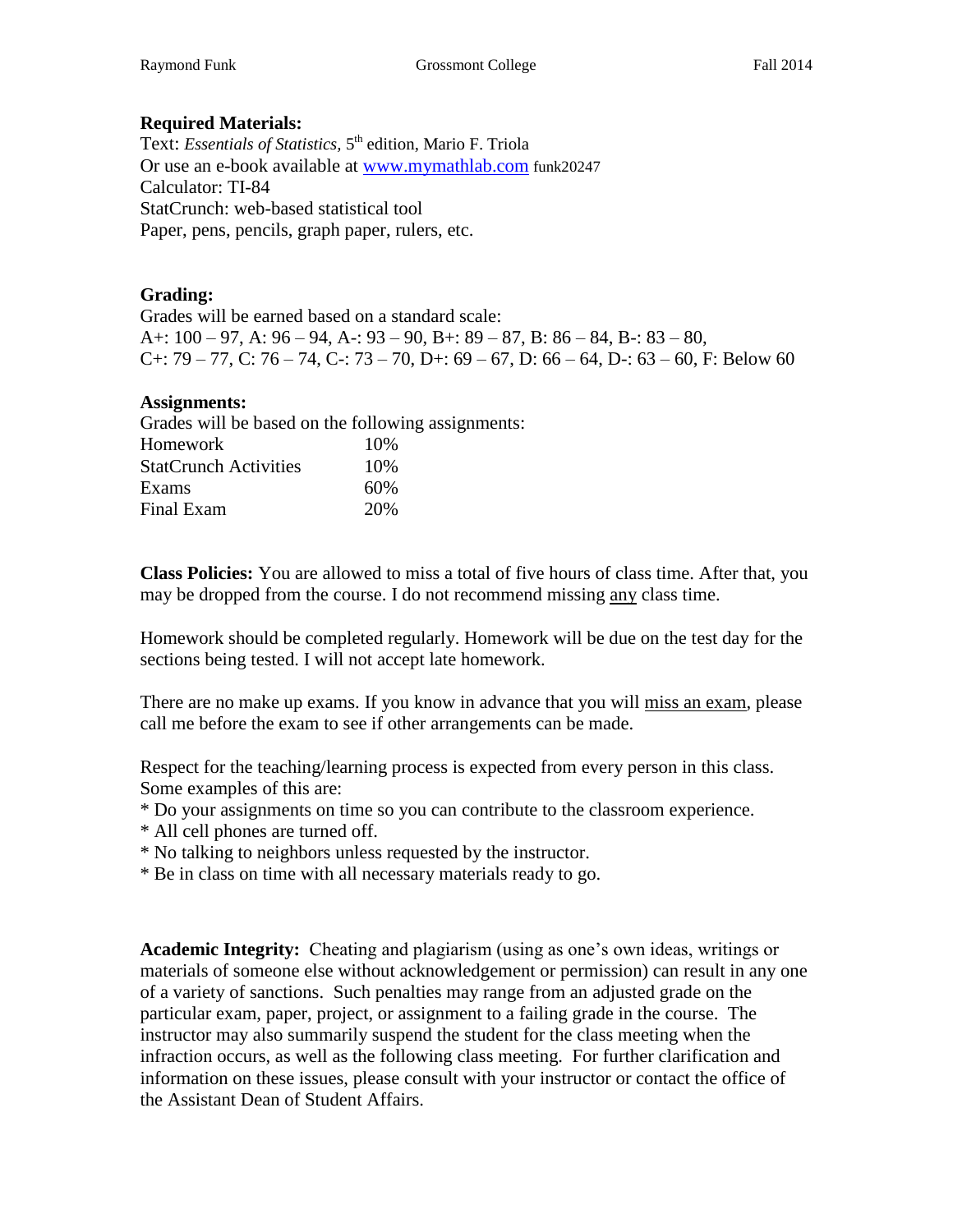**Accommodations for Students with Disabilities:** Students with disabilities who may need accommodations in this class are encouraged to notify the instructor and contact Disabled Student Services & Programs (DSP&S) **early in the semester** so that reasonable accommodations may be implemented as soon as possible. Students may contact DSP&S in person in room 110 or by phone at (619) 644-7112 (voice) or (619) 644-7119 (TTY for deaf).

**Supervised Tutoring Referral:** Students are referred to enroll in the following supervised tutoring courses if the service indicated will assist them in achieving or reinforcing the learning objectives of this course:

> IDS 198, Supervised Tutoring to receive tutoring in general computer applications in the Tech Mall;

English 198W, Supervised Tutoring for assistance in the English Writing Center (Room 70-119); and/or

IDS 198T, Supervised Tutoring to receive one-on-one tutoring in academic subjects in the Tutoring Center (Room 70-229, 644-7387).

To add any of these courses, students may obtain Add Codes at the Information/Registration Desk in the Tech Mall.

All Supervised Tutoring courses are non-credit/non-fee. However, when a student registers for a supervised tutoring course, and has no other classes, the student will be charged the usual health fee.

### **Developmental Math Tutoring**

Tutoring for only developmental math students will begin week two of the fall semester in room 70-113, next door to the Math Study Center in the Learning Resource Center (LRC) which is in the same building as the library on the following days and times: Mon/Wed: 8-10 a.m., Mon - Thurs: 8a.m. - 7 p.m., and Fri: 8 a.m. -12 p.m.

#### **Assignments**

Each class I will assign some odd numbered problems from each section we cover in the textbook. Answers for these problems are in the back of your text and you should regularly check your work for correctness. Please read through the examples in the sections that we cover before doing your homework.